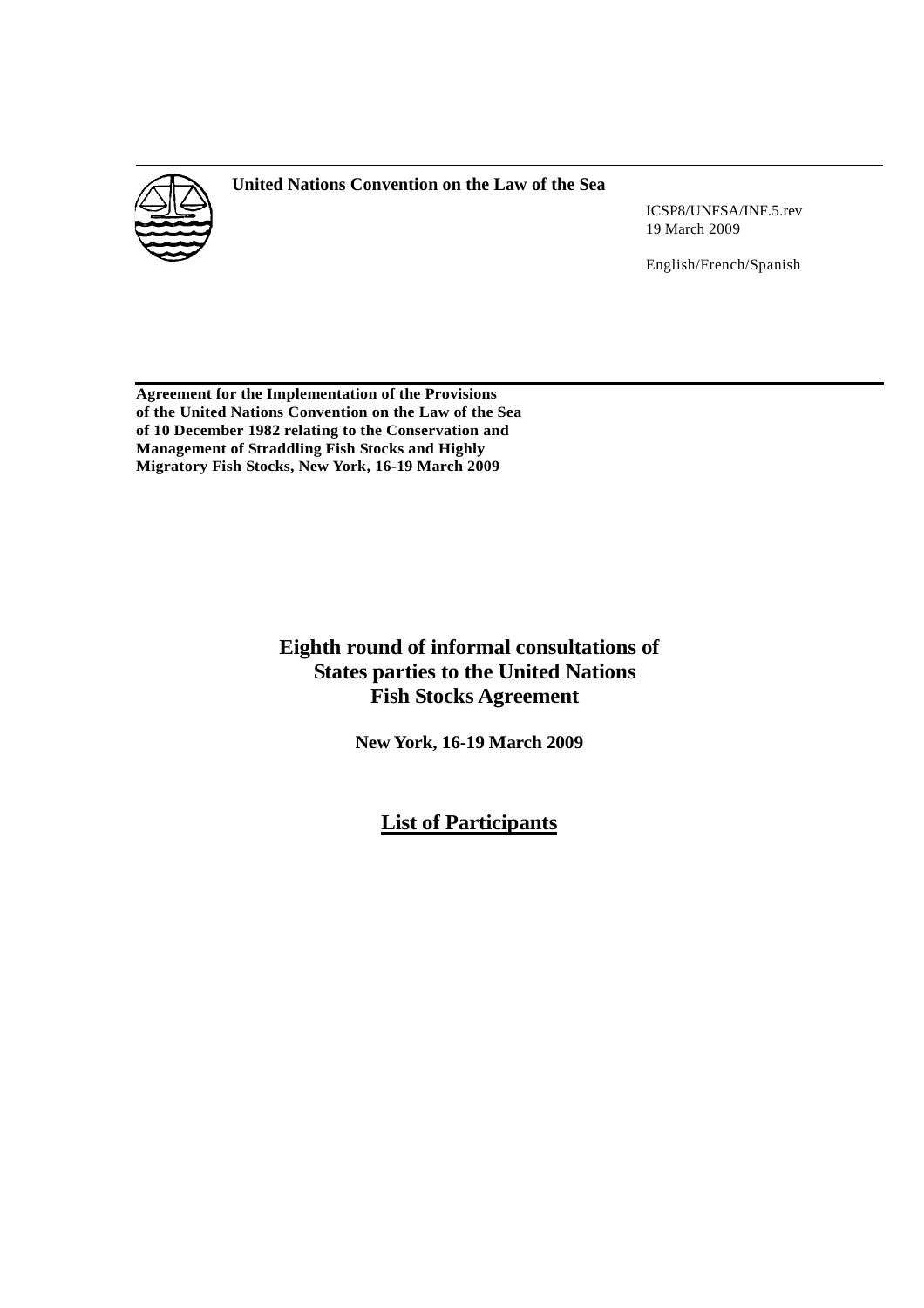# **STATES PARTIES TO THE AGREEMENT**

### **AUSTRALIA**

Representative

Ms. Katy Lin, Third Secretary, Permanent Mission

### **AUSTRIA**

**Representatives** 

H.E. Mr. Thomas Mayr-Harting, Ambassador Extraordinary and Plenipotentiary, Permanent Representative to the United Nations (Head of delegation) H.E. Mr. Christian Ebner, Ambassador, Deputy Permanent Representative to the United Nations Mr. Konrad Buehler, Minister Plenipotentiary, Permanent Mission Ms. Ulrike Koehler, First Secretary, Permanent Mission

#### **BELGIUM**

Représentant

M. Pierre Cartuyvels, Premier Secrétaire, Mission Permanente

### **BRAZIL**

Representatives

Mrs. Maria Teresa Mesquita Pessôa, Minister Plenipotentiary, Permanent Mission Mr. Christiano Sávio Barros Figueirôa, First Secretary, Permanent Mission Commander (Navy) Marcio Rippel, Deputy Military Adviser, Permanent Mission Professor Fabio Hissa Vieira Hazin, Federal University of Pernambuco, Brazil

### **CANADA**

#### Representatives

Mrs. Lorraine Ridgeway, Director General, International Policy and Integration, Fisheries and Oceans Ms. Caterina Ventura, Deputy Director, Oceans Law Section, Foreign Affairs and International Trade

Ms. Anne Frenette, Manager, International Instruments, International Policy and Integration, Fisheries and Oceans

Ms. Nathalie Lauoie, International Fisheries Advisor, Fisheries and Aquaculture Management, International Fisheries Directorate, Fisheries and Oceans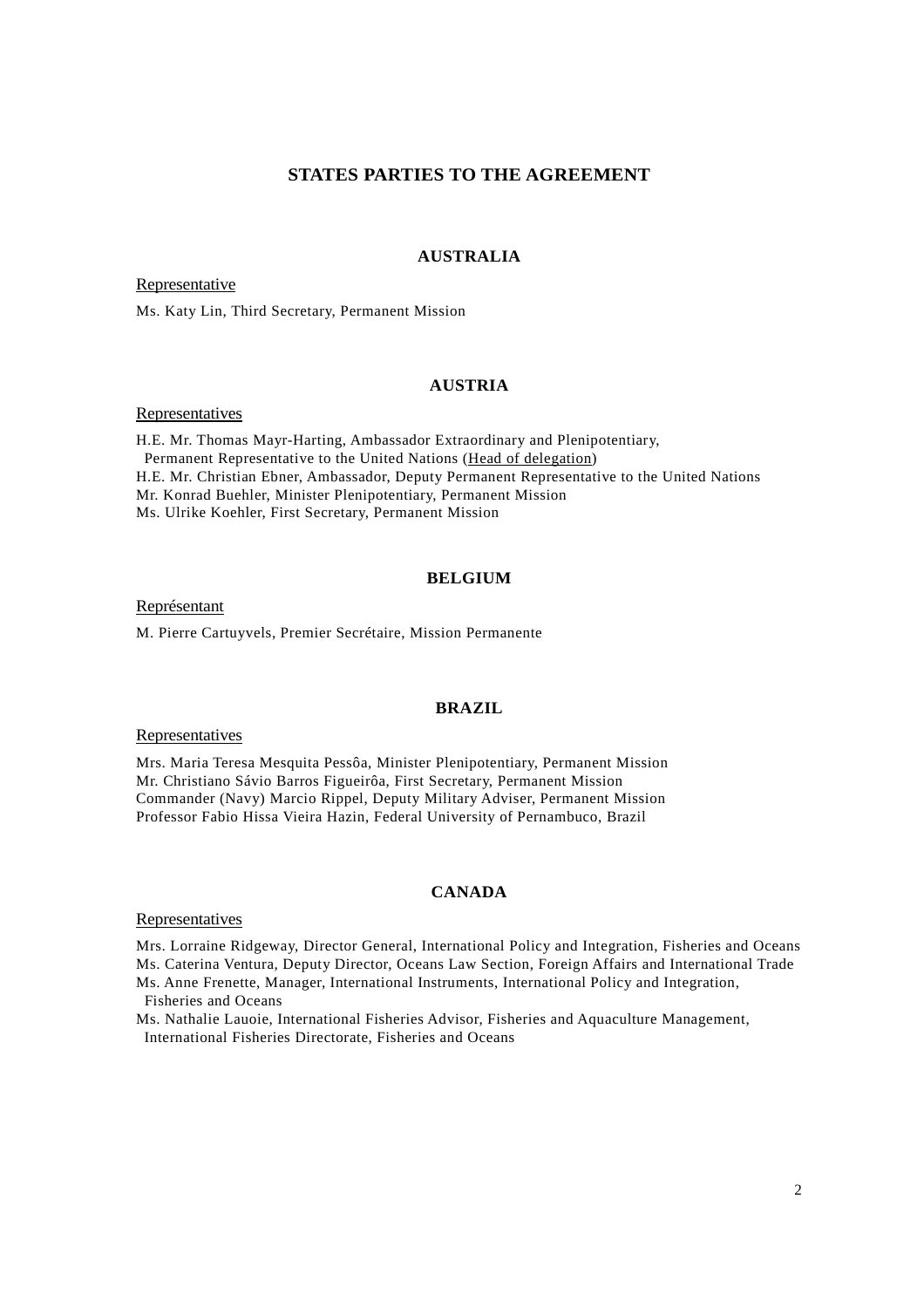### **COSTA RICA**

### Representantes

S.E. Sr. Jorge Urbina Ortega, Embajador Extraordinario y Plenipotenciario, Representante Permanente ante las Naciones Unidas (Jefe de la delegación) Sr. Christian Guillermet Fernández, Ministro Consejero, Misión Permanente Srta. Marcela Calderón Garbanzo, Ministra Consejera, Misión Permanente Sra. Alejandra Solano Cabalceta, Ministra Consejera, Misión Permanente

### **CZECH REPUBLIC**

#### **Representatives**

Mr. Jan Kubišta, Third Secretary, Legal Adviser, Permanent Mission (Head of delegation) Mr. Aleš Hanek, Legal Adviser, Permanent Mission Ms. Tanja Makovec, Legal Adviser, Permanent Mission

## **DENMARK**

**Representative** 

Mr. Bjørn Kunoy, Legal Adviser, Ministry of Foreign Affairs

# **ESTONIA**

**Representative** 

Ms. Minna-Liina Lind, Legal Adviser and Election Officer, Permanent Mission

# **EUROPEAN COMMUNITY**

**Representatives** 

Mr. Constantin Alexandrou, Head of Unit B1, International Affairs, Law of the Sea and RFMOs, Directorate General for Maritime Affairs and Fisheries, European Commission

Mr. Michel Morin, Administrator, Legal Unit, Directorate General for Maritime Affairs and Fisheries, European Commission

Mrs. Daniela Tidten, Administrator, International Affairs, Law of the Sea and RFMOs,

Directorate General for Maritime Affairs and Fisheries, European Commission

Mr. Roland Tricot, Legal Adviser, Delegation of the European Commission to the United Nations

#### Representatives

### **FIJI**

Mr. Murray Isimeli, First Secretary, Permanent Mission Mr. Esala Nayasi, Second Secretary, Permanent Mission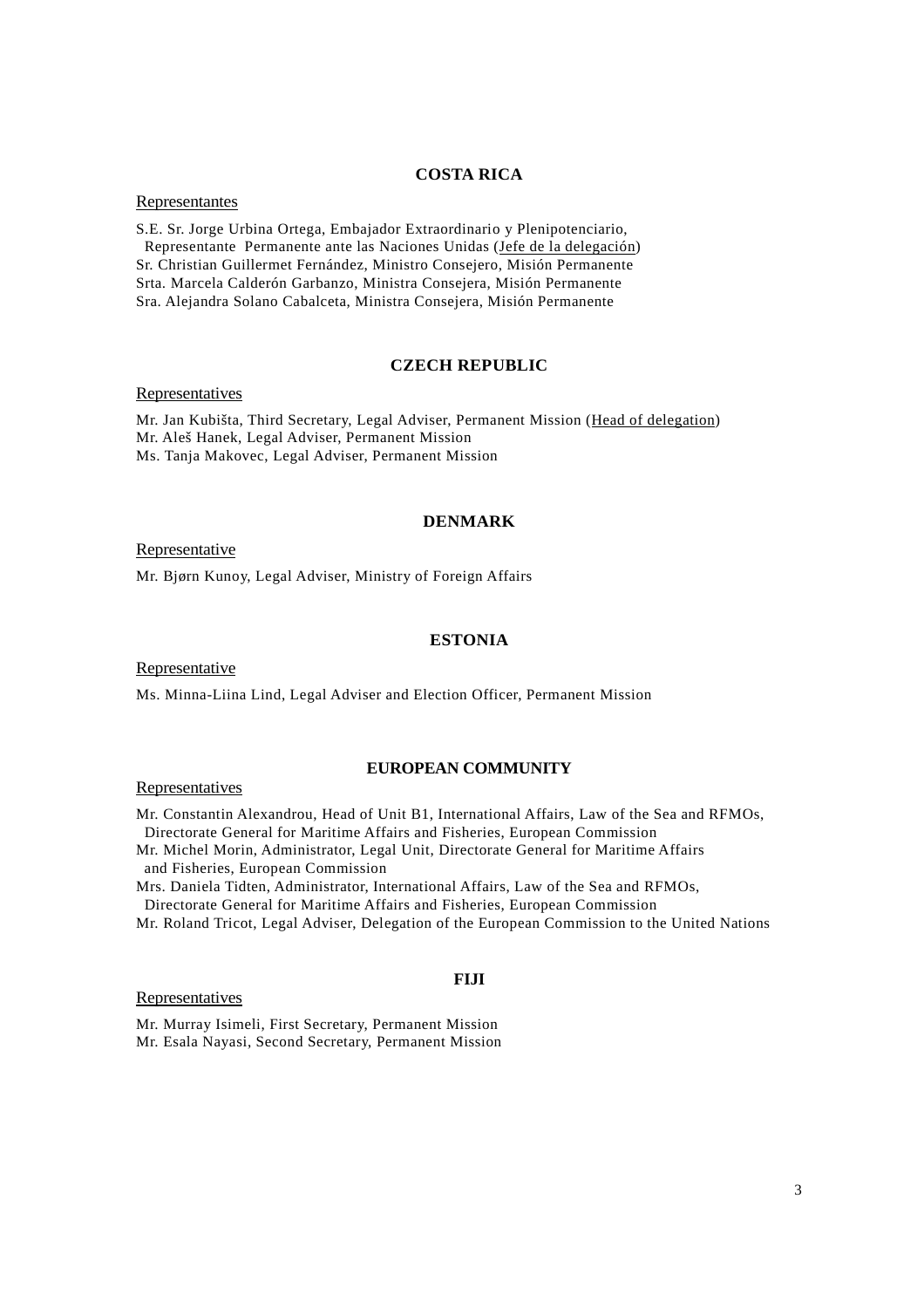#### **FINLAND**

**Representative** 

Mr. Arto Haapea, First Secretary (Legal Adviser), Permanent Mission

# **FRANCE**

#### Représentant

M. Pierre Tribon, Chargé de mission (Affaires internationales), Ministère de l'agriculture et de la pêche, Direction des pêches maritimes et de l'aquaculture, Bureau des affaires européennes et internationales

### **GERMANY**

Representatives

Mr. Christoph Retzlaff, Counsellor, Permanent Mission Mr. Dirk Sander, Assistant Attaché, Permanent Mission

#### **GREECE**

### **Representatives**

H.E. Mr. John Mourikis, Ambassador Extraordinary and Plenipotentiary, Permanent Representative to the United Nations

Mr. Aristides Androulakis, Counsellor, Permanent Mission

Ms. Anastasia Poulakida, Attaché, Permanent Mission

### **ICELAND**

**Representatives** 

Mr. Tomas Lheidar, Legal Adviser, Ministry for Foreign Affairs Ms. María M. Jónsdóttir, First Secretary, Permanent Mission

#### Representative

Ms. Neeru Chadha, Counsellor, Permanent Mission

### **IRAN (ISLAMIC REPUBLIC OF)**

**INDIA** 

Representative

Mr. Esmaeil Baghaei Hamaneh, Second Secretary, Permanent Mission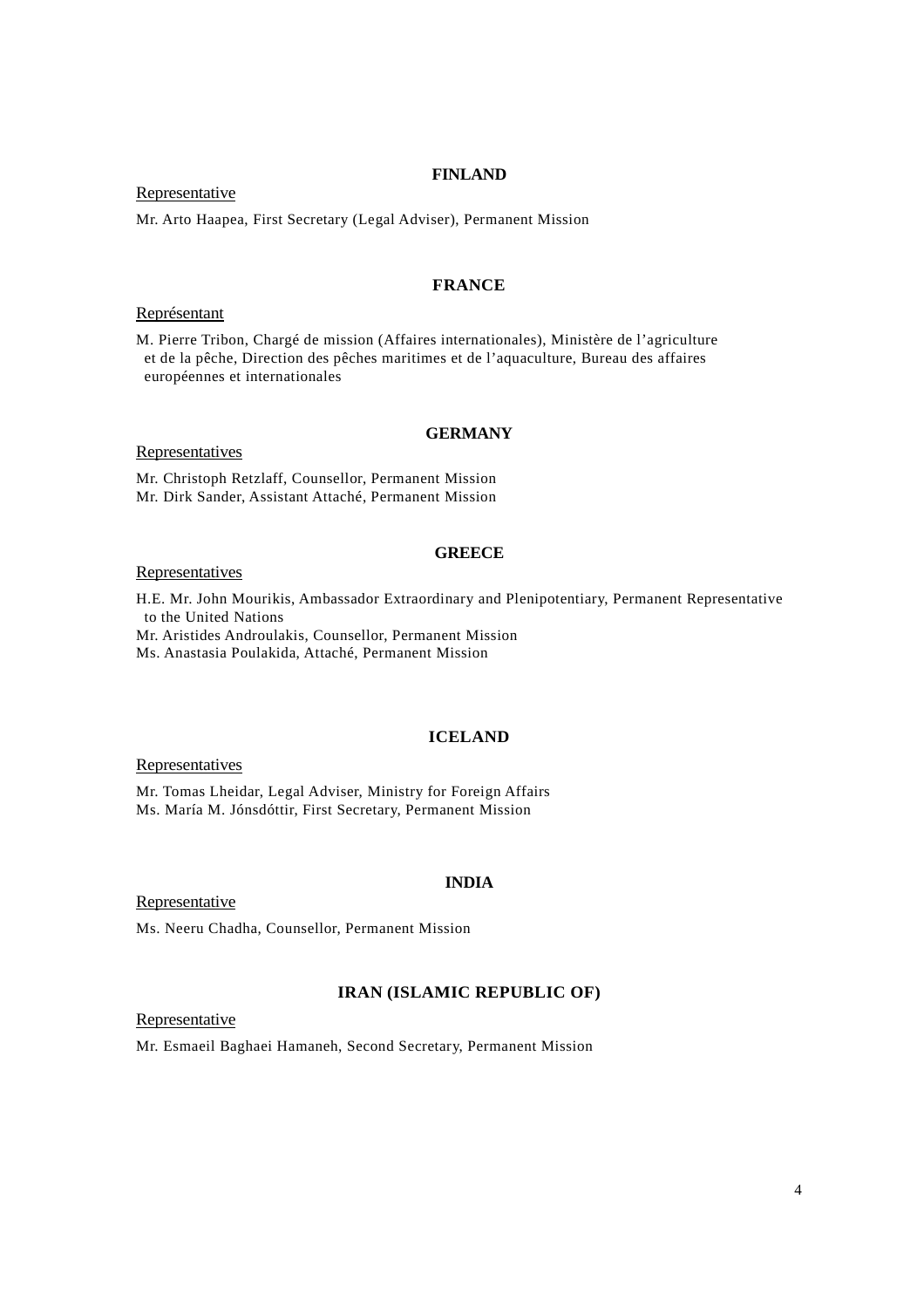#### **JAPAN**

### Representatives

Mr. Joji Morishita, Counsellor, Resources Management Department, Fisheries Agency

Mr. Takaaki Sakamoto, Assistant Director, International Affairs Division, Fisheries Agency

Mr. Katsumasa Miyauchi, Assistant Director, International Affairs Division, Fisheries Agency

Mr. Masatoshi Kusaka, Deputy Director, Fishery Division, Economic Affairs Bureau, Ministry of Foreign Affairs

Mr. Takeshi Osuga, Minister, Permanent Mission

Dr. Shoji Miyagawa, Counsellor, Permanent Mission

### **KENYA**

#### **Representatives**

H.E. Mr. Zachary D. Muburi-Muita, Ambassador Extraordinary and Plenipotentiary, Permanent Representative to the United Nations Mr. Simon W. Warui, Head, Coastal and Marine Directorate, Ministry of Fisheries Development

Mrs. Stella Kerubo Orina, First Secretary (Legal Affairs)

### **LITHUANIA**

### Representative

Mr. Ridas Petkus, Minister Counsellor, Deputy Permanent Representative to the United Nations

### **MALDIVES**

#### Representatives

H.E. Mr. Ahmed Khaleel, Ambassador Extraordinary and Plenipotentiary, Permanent Representative to the United Nations

Mr. Asheer Abdul Azeez, First Secretary, Permanent Mission

Ms. Aishath Shiuna, Attaché, Permanent Mission

### **MARSHALL ISLANDS**

Representatives

H.E. Mr. Phillip Muller, Ambassador Extraordinary and Plenipotentiary, Permanent Representative to the United Nations Ms. Rina Tareo, Counsellor, Deputy Permanent Representative to the United Nations Mr. Caleb Christopher, Adviser, Permanent Mission

#### **MICRONESIA (FEDERATED STATES OF)**

#### Representative

Mr. Jeem Lippwe, Minister, Deputy Permanent Representative to the United Nations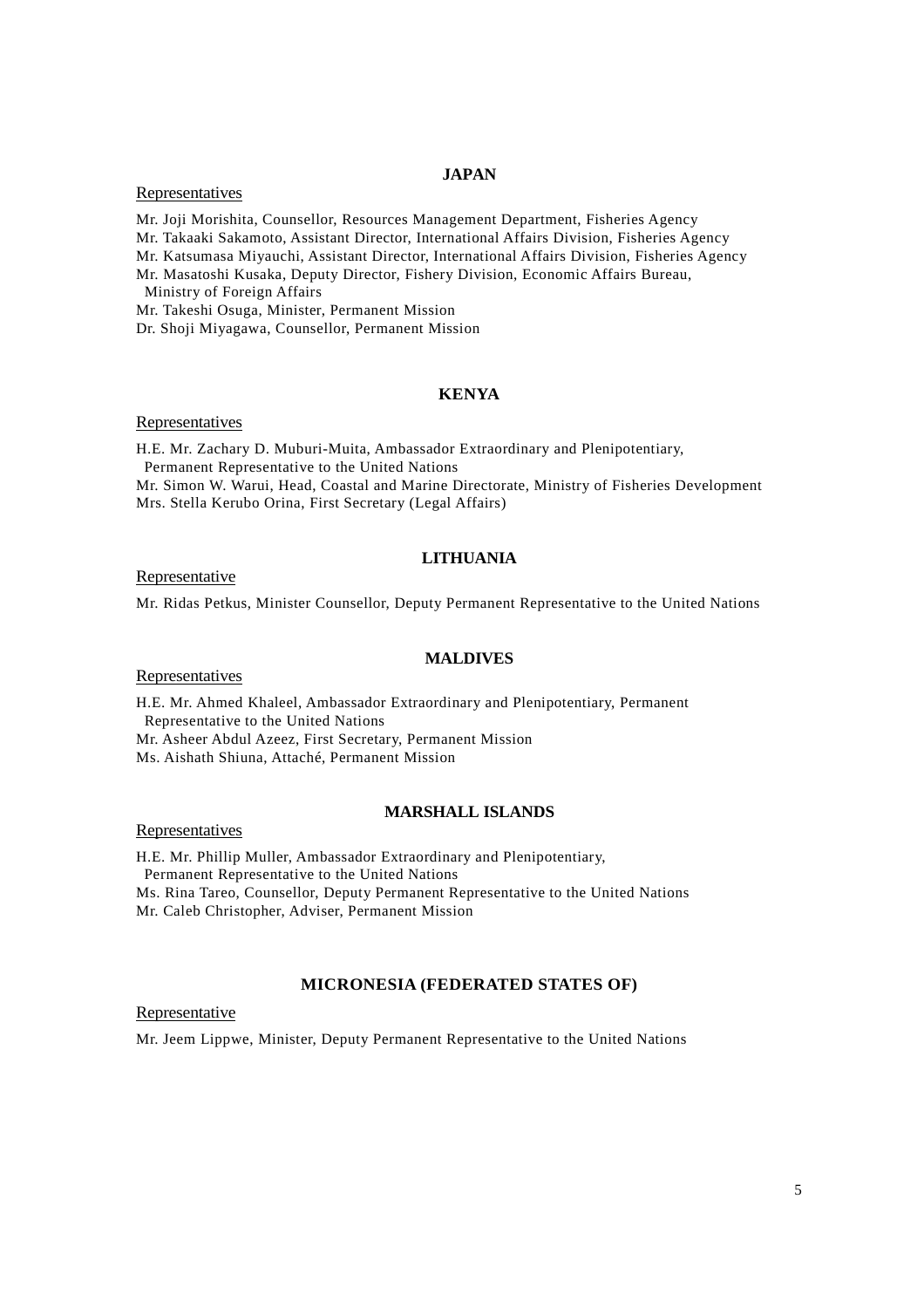#### **MONACO**

Representatives

Mrs. Valérie Bruell-Melchior, Counsellor, Permanent Mission Mr. Johannes de Millo Terrazzani, Second Secretary, Permanent Mission

### **MOZAMBIQUE**

#### Representatives

Ms. Ivone Lichucha, National Director of Fisheries Administration, Ministry of Fisheries Ms. Cláudia Tomás, Head of Fisheries Management Department, Ministry of Fisheries

### **NAMIBIA**

**Representatives** 

Dr. Moses Maurihungirire, Director, Resource Management, Ministry of Fisheries and Marine Resources

Ms.Graça Bauleth D'Almeida, Chief Fisheries Biologist, Resource Management, Ministry of Fisheries and Marine Resources

### **NAURU**

#### Representatives

H.E. Ms. Marlene Moses, Ambassador Extraordinary and Plenipotentiary, Permanent Representative to the United Nations Mr. Paul Maidowski, Legal Adviser, Permanent Mission

### **NETHERLANDS**

Representatives

Mr. Reinder Schaap, Ministry of Agriculture, Food and Quality Mr. Erik Molenaar, University of Utrecht

### **NEW ZEALAND**

Representative

Mr. Scott Sheeran, Legal Adviser, Permanent Mission

# **NORWAY**

### Representatives

Mr. Kjell Kristian Egge, Assistant Director General, Ministry of Foreign Affairs, (Head of Delegation)

Mr. Odd Gunnar Skagestad, Deputy Director-General, Ministry of Foreign Affairs

Mr. Jan Pieter Groenhof, Senior Adviser, Ministry of Fisheries and Coastal Affairs

Ms. Ragnhild J. Nakling, Higher Executive Officer, Ministry of Foreign Affairs

Mr. Terje Lobach, Senior Adviser, Directorate of Fisheries

Mr. Petter Meier, Counsellor for Fisheries, Norwegian Embassy, Washington, DC

Mr. Asmund Eriksen, Counsellor for Legal Affairs, Permanent Mission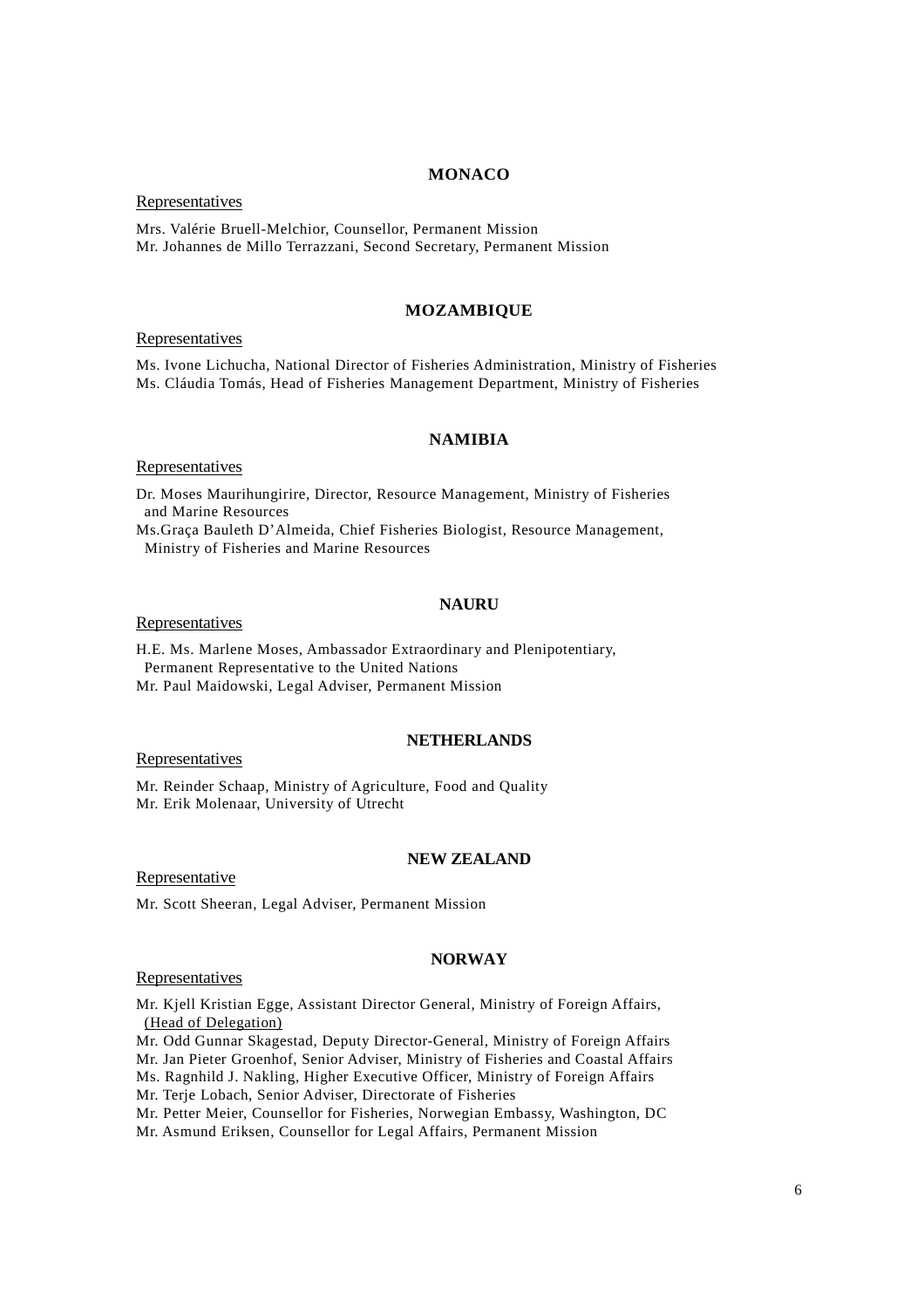### **PAPUA NEW GUINEA**

**Representatives** 

H.E. Mr. Robert G. Aisi, Ambassador Extraordinary and Plenipotentiary, Permanent Representative to the United Nations Ms. Mathilda Takaku, Minister Counsellor, Deputy Permanent Representative to the United Nations Mr. Dino Mas, Second Secretary, Permanent Mission

#### **POLAND**

**Representative** 

Ms. Izabela Janas-Kotlewska, Head, Division of Management, Long Distance Fisheries

# **PORTUGAL**

Representative

João Miguel Madureira, Legal Counsellor (Legal Affairs), Permanent Mission

# **REPUBLIC OF KOREA**

**Representatives** 

Mr. Kim Young Jae, First Secretary, Ministry of Foreign Affairs and Trade Mr. Bae Byung Soo, First Secretary, Permanent Mission

### **RUSSIAN FEDERATION**

**Representatives** 

Mr. Andrey V. Kalinin, Second Secretary, Permanent Mission Mr. Oleg Rykov, Russian Federal Agency for Fisheries

#### **SAINT LUCIA**

Representative

H.E. Mr. Donatus Keith St. Aimee, Ambassador Extraordinary and Plenipotentiary, Permanent Representative to the United Nations

### **SENEGAL**

#### Représentants

Mme Ndeye Tické Ndiaye Diop, Directeur, Pêches Maritimes, Ministère de l'Economie Maritimes, des Transports Maritimes, de la Pêche et de la Pisciculture

Mlle Marième Diagne Talla, Juriste des droits de la mer, Chef Bureau Législation et Suivi Accords et Conventions, Direction Pêches Maritimes, Ministère de l'Economie Maritimes

M. Saliou Niang Dieng, Conseiller, Mission Permanente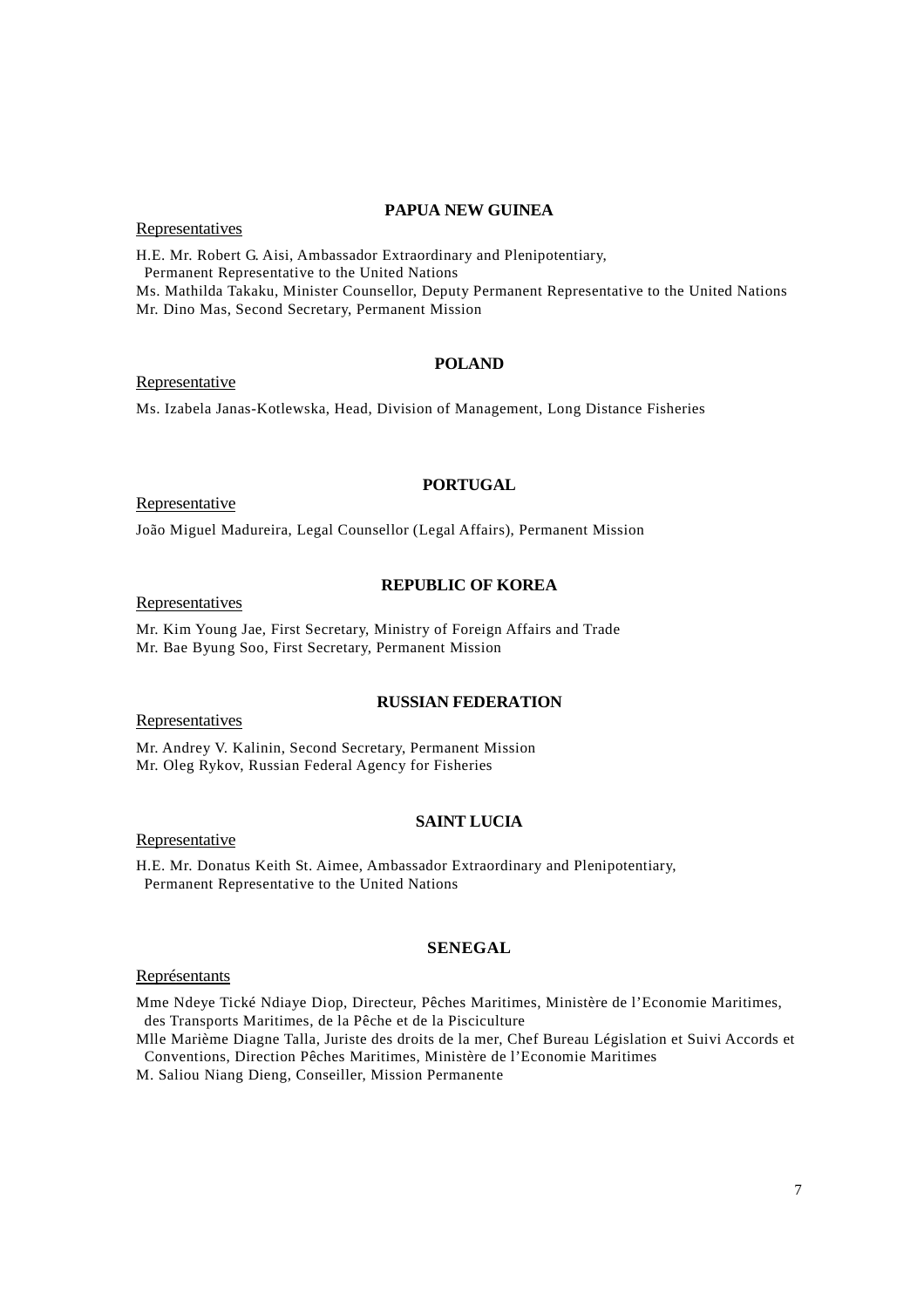#### **SEYCHELLES**

## Representatives

H.E. Mr. Ronald Jean Jumeau, Ambassador Extraordinary and Plenipotentiary, Permanent Representative to the United Nations Mrs. Erenia Meriton, First Secretary, Permanent Mission

#### **SLOVENIA**

### Representative

Mr. Marko Rakovec, Second Secretary, Permanent Mission

#### **SOUTH AFRICA**

**Representative** 

Dr. Dire Tladi, Counsellor (Legal), Permanent Mission

# **SPAIN**

#### Representantes

S.E. Sr. Juan Antonio Yáñez-Barnuevo, Embajador Extraordinario y Plenipotenciario,

Representante Permanente ante las Naciones Unidas (Jefe de la delegación)

S.E. Sr. Román Oyarzun, Embajador, Representante Permanente Adjunto ante las Naciones Unidas

Sra. Carmen-Paz Marti, Consejera Técnica, Secretaría General del Mar,

Ministerio de Medio Ambiente, Medio Rural y Marino

Sr. Alberto Virella, Consejero, Misión Permanente

Sr. Eduardo Orteu, Consejero, Medio Ambiente, Medio Rural y Marino, Misión Permanente

Sr. Eugenio Fernández-Sánchez, Colaborador, Misión Permanente

#### **SWEDEN**

**Representatives** 

Mr. Hilding Lundkvist, First Secretary, Permanent Mission Ms. Karin Forander, Attaché, Permanent Mission

# **TRINIDAD AND TOBAGO**

Representative

Mr. Eden Charles, Counsellor, Permanent Mission

#### **TUVALU**

#### Representative

H.E. Mr. Afelee Pita, Ambassador Extraordinary and Plenipotentiary, Permanent Representative to the United Nations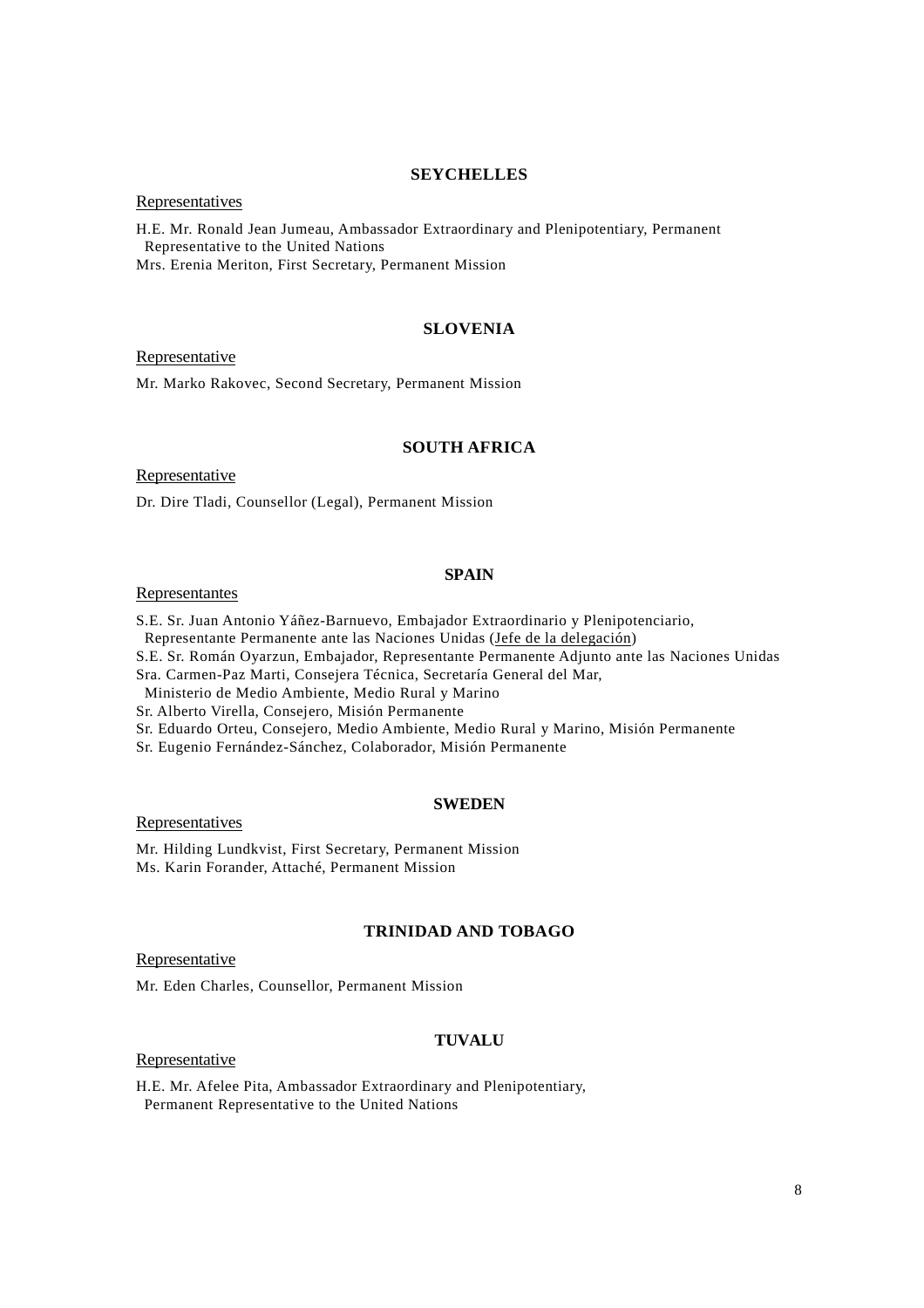### **UNITED KINGDOM OF GREAT BRITAIN AND NORTHERN IRELAND**

**Representative** 

Mr. Chanaka Wickremasinghe, First Secretary (Legal), Permanent Mission

### **UNITED STATES OF AMERICA**

**Representatives** 

H.E. Mr. David Balton, Bureau of Oceans, Environment and Science, Department of State Ms. Holly Koehler, Bureau of Oceans, Environment and Science, Department of State

Mr. Adam Baske, NOAA Office of International Affairs

Ms. Heather Allen, NOAA Office of International Affairs

Ms. Kate Mulvaney, Bureau of Oceans, Environment and Science, Department of State

Ms. Elizabethann English, NMFS Office of International Affairs, NOAA

### **URUGUAY**

Representative

Mr. Gustavo Alvarez, Deputy Permanent Representative to the United Nations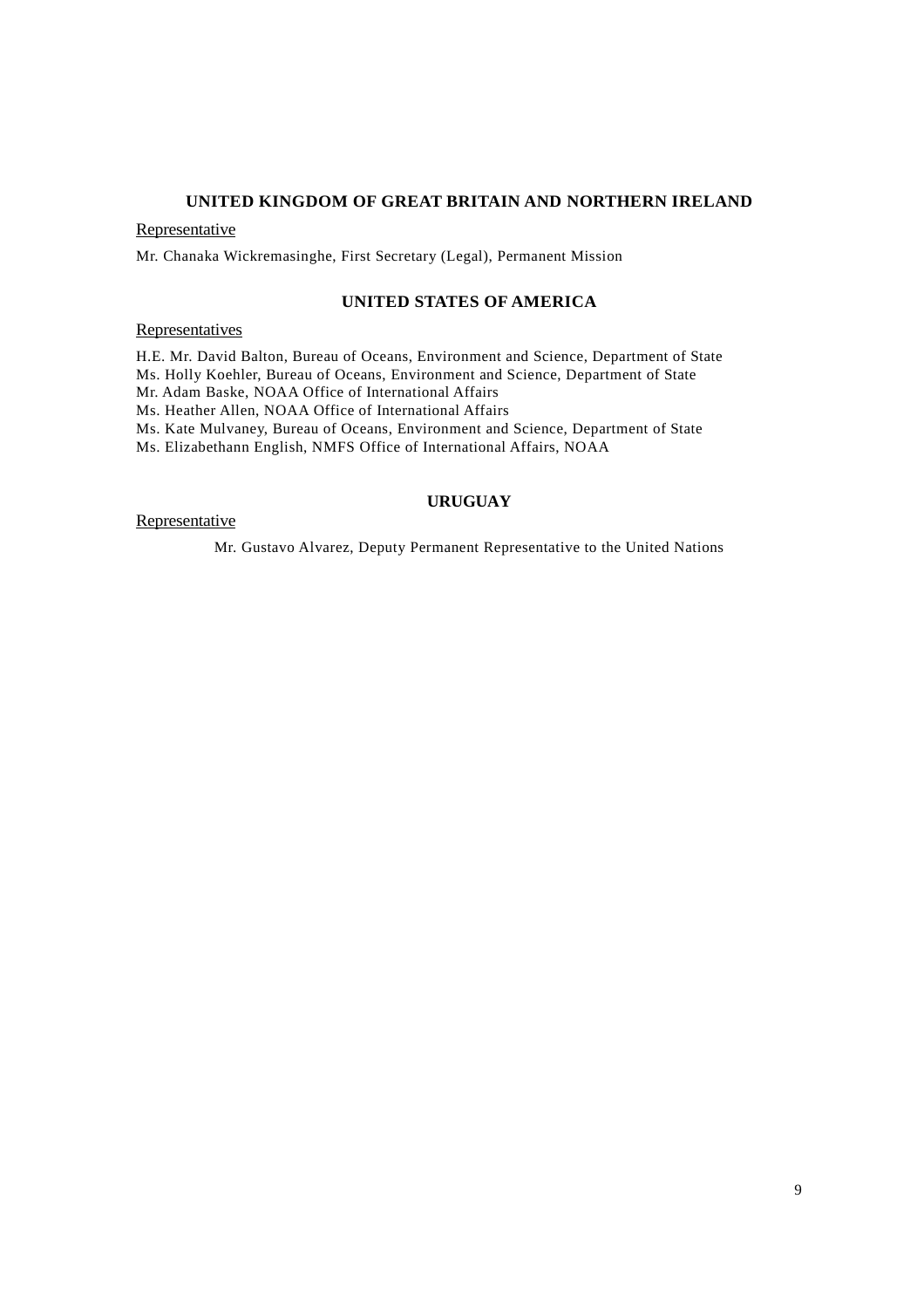## **OBSERVERS**

# **STATES**

# **ANGOLA**

Representative

Mrs. Teodolinda Rodrigues Coelho, Minister Counsellor, Permanent Mission

### **ARGENTINA**

Representantes

Srta. Fernanda Millicay, Consejero, Misión Permanente Sr. Gerardo Díaz-Bartolomé, Primer Secretario, Misión Permanente

### **BOSNIA AND HERZEGOVINA**

**Representatives** 

H.E. Mr. Ivan Barbalić, Ambassador Extraordinary and Plenipotentiary, Permanent Representative to the United Nations Ms. Mirsada Čolaković, Minister Counsellor, Deputy Permanent Representative to the United Nations Ms. Šejla ðurbuzović, Second Secretary, Permanent Mission

### **CAPE VERDE**

Representative

Mr. Manuel Ney Cardoso, Counsellor, Permanent Mission

### **CHILE**

Representantes

Sr. Cristian Laborda, Oficina de Asuntos Internacionales, Subsecretaría de Pesca Sr. Hernán Quezada, Consejero (Asuntos Jurídicos), Misión Permanente

# **CHINA**

Representatives

Ms. Chen Peijie, Counsellor and Legal Adviser, Permanent Mission Mr. Zhou Yong, Second Secretary, Permanent Mission Mr. Li Hu, Advisor, Ministry of Foreign Affairs

# **COLOMBIA**

Representante

Srta. Rosa Amalia Zuluaga, Ministro Plenipotenciario, Misión Permanente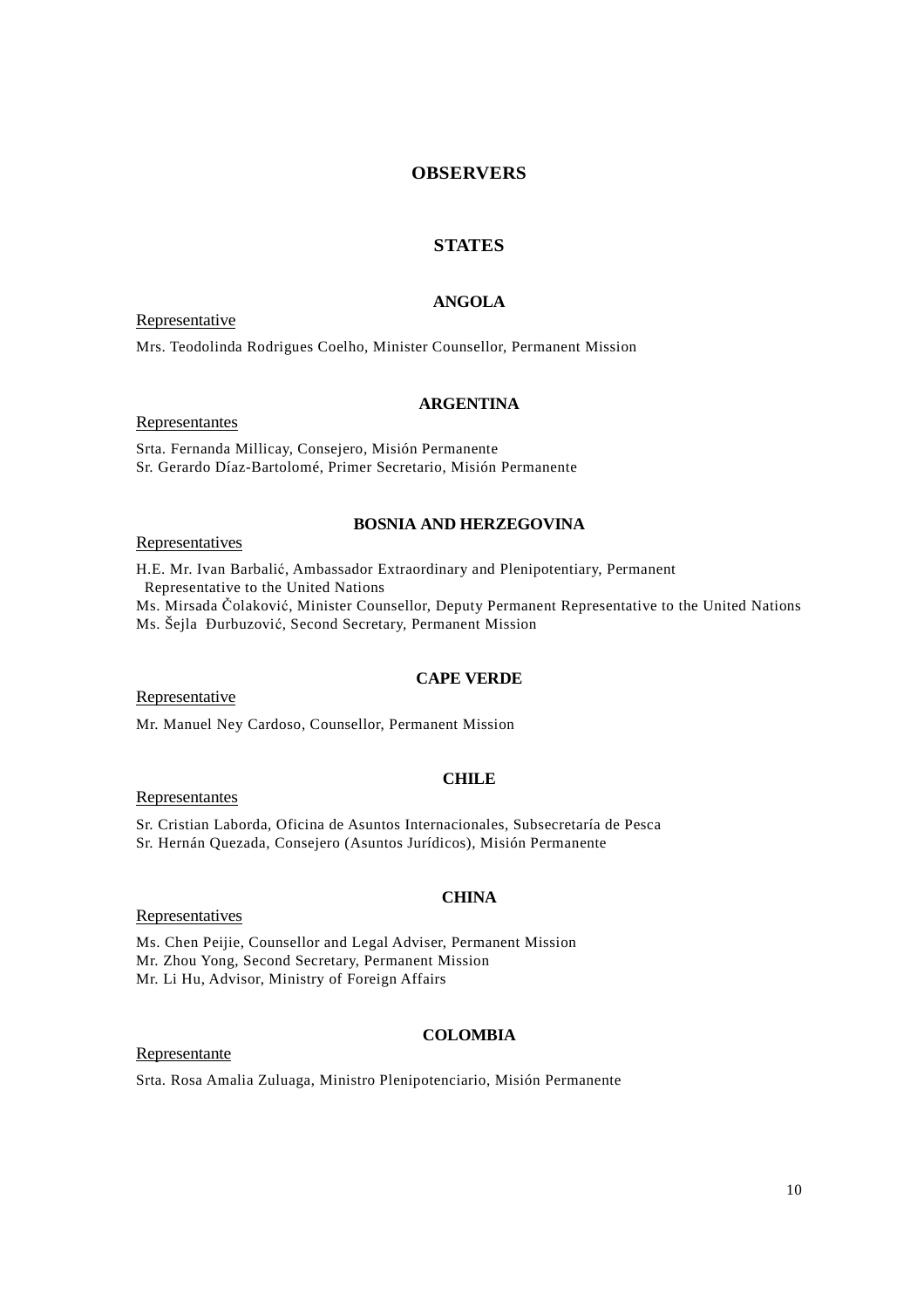#### **CROATIA**

### **Representative**

Mr. Ivan Mutavdžić, Third Secretary, Permanent Mission

#### **CUBA**

#### Representatives

H.E. Mr. Abelardo Moreno Fernández, Ambassador Extraordinary and Plenipotentiary, Permanent Representative to the United Nations H.E. Mrs. Ileana Núñez Mordoche, Ambassador, Deputy Permanent Representative to the United Nations

Mrs. Anet Pino Rivero, First Secretary

#### **DJIBOUTI**

**Representatives** 

H.E. Mr. Roble Olhaye, Ambassador Extraordinary and Plenipotentiary, Permanent Representative to the United Nations Mr. Moussa Djama Ali, Third Secretary, Permanent Mission

### **ECUADOR**

#### Representantes

S.E. Sr. Diego Morejón Pazmiño, Embajador, Representante Permanente Adjunto ante las Naciones Unidas

Sr. Walter Schuldt, Tercer Secretario, Misión Permanente

### **EGYPT**

**Representatives** 

H.E. Mr. Maged A. Abdelaziz, Ambassador Extraordinary and Plenipotentiary, Permanent Representative to the United Nations

Mr. Mohamed Edrees, Minister Plenipotentiary, Deputy Permanent Representative to the United Nations

Mr. Ismail Hussein, Minister Plenipotentiary and Head of the Agricultural Office, Embassy of Egypt, Washington, D.C.

Ms. Namira Negm, First Secretary, Permanent Mission

### **GHANA**

#### **Representative**

Mr. Ebenezer Appreku, Minister Counsellor, Permanent Mission

# **GUATEMALA**

#### Representantes

S.E. Sr. Gert Rosenthal, Embajador Extraordinario y Plenipotenciario, Representante Permanente ante las Naciones Unidas (Jefe de la delegación)

Srta. Cristina Rodriguez-Pineda, Primer Secretario, Misión Permanente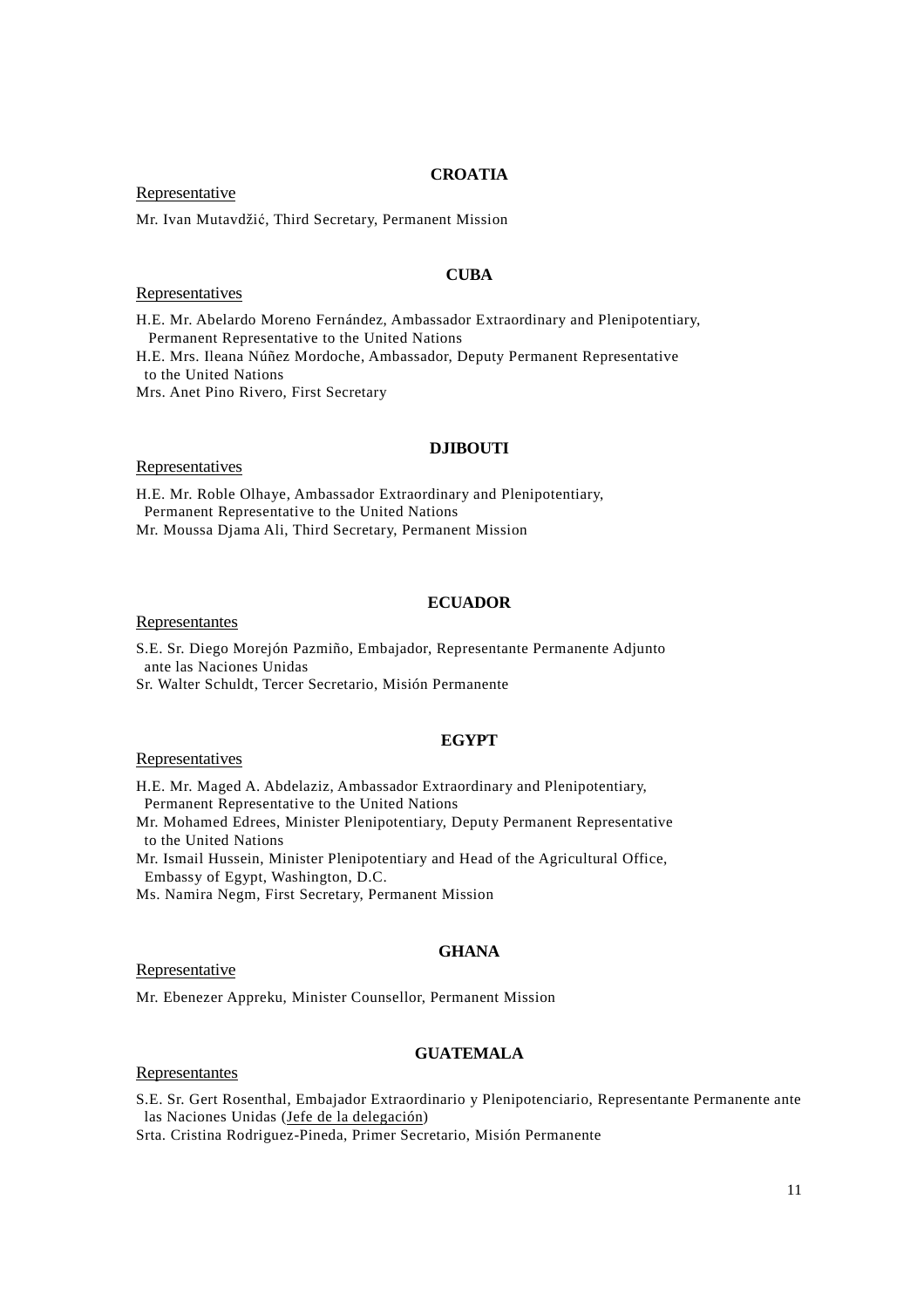### **GUYANA**

**Representatives** 

Mr. George Wilfred Talbot, Minister Counsellor, Chargé d'affaires a.i. Mr. Troy Torrington, First Secretary, Permanent Mission

### **INDONESIA**

Representatives

Mr. Andreano Erwin, First Secretary, Permanent Mission Mrs. Adhyanti Wirajuda Suryana, Third Secretary, Permanent Mission

### **IRAQ**

**Representatives** 

H.E. Dr. Hamid Al-Bayati, Ambassador Extraordinary and Plenipotentiary, Permanent Representative to the United Nations (Head of delegation) Mr. Ammar Al-Khalidy, First Secretary, Permanent Mission Ms. Manat H. Al-Shawi, Second Secretary, Permanent Mission

#### **JAMAICA**

**Representatives** 

H.E. Mr. Raymond Wolfe, Ambassador Extraordinary and Plenipotentiary, Permanent Representative to the United Nations Mrs. Angella Hamilton Brown, Minister Counsellor, Deputy Permanent Representative

to the United Nations

#### **KUWAIT**

**Representative** 

Mr. Mohammad Alateeqi, Third Secretary, Permanent Mission

# **LESOTHO**

**Representative** 

Mr. Kautu Michael Moeletsi, Counsellor (Legal Affairs), Permanent Mission

### **MADAGASCAR**

**Representative** Mrs. Lydia Randrianarivony, Counsellor, Permanent Mission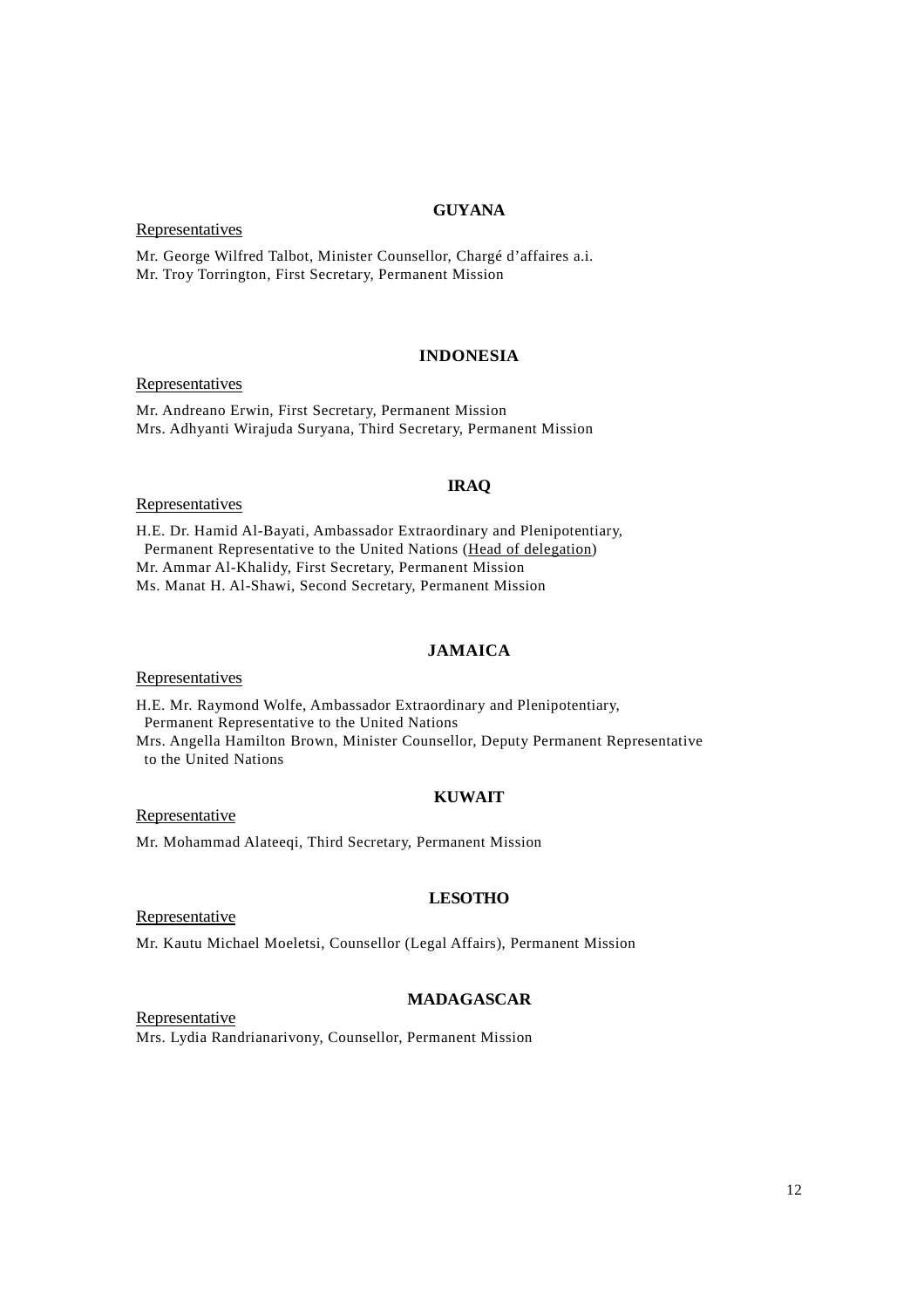### **MALAYSIA**

**Representatives** H.E. Mr. Hamidon Ali, Ambassador Extraordinary and Plenipotentiary, Permanent Representative to the United Nations

Mr. Zainol Rahim Zainuddin, Minister Counsellor, Deputy Permanent Representative to the United Nations

Ms. Shazelina Zainul Abidin, Counsellor, Permanent Mission

### **MAURITANIA**

#### Représentants

S.E. M. Abderrahim Ould Hadrami, Ambassadeur extraordinaire et plénipotentiaire, Représentant permanent auprès des Nations Unies

M. Jiddou Ould Abderrahmane, Premier Conseiller, Mission Permanente

### **MEXICO**

#### Representantes

S.E. Sr. Claude Heller Rouassant, Embajador Extraordinario y Plenipotenciario, Representante Permanente ante las Naciones Unidas (Jefe de la delegación)

Sr. Mario Aguilar, Representante de la Comisión Nacional de Acuacultura y Pesca, Washington, D.C.

Sr. Alejandro Alday González, Segundo Secretario, Misión Permanente

#### **MOROCCO**

Representative

Mr. Ismail Chekkori, Counsellor, Permanent Mission

### **NICARAGUA**

#### Representante

S.E. Sr. Mario H. Castellón Duarte, Embajador, Representante Permanente Adjunto ante las Naciones Unidas

#### **NIGERIA**

#### Representative

Ms. Ifeyinwa Angela Nworgu, Legal Adviser, Permanent Mission

### **PAKISTAN**

#### Representatives

Mr. Muhammad Rafiuddin Shah, Counsellor, Permanent Mission Ms. Sanam Khan, Adviser, Permanent Mission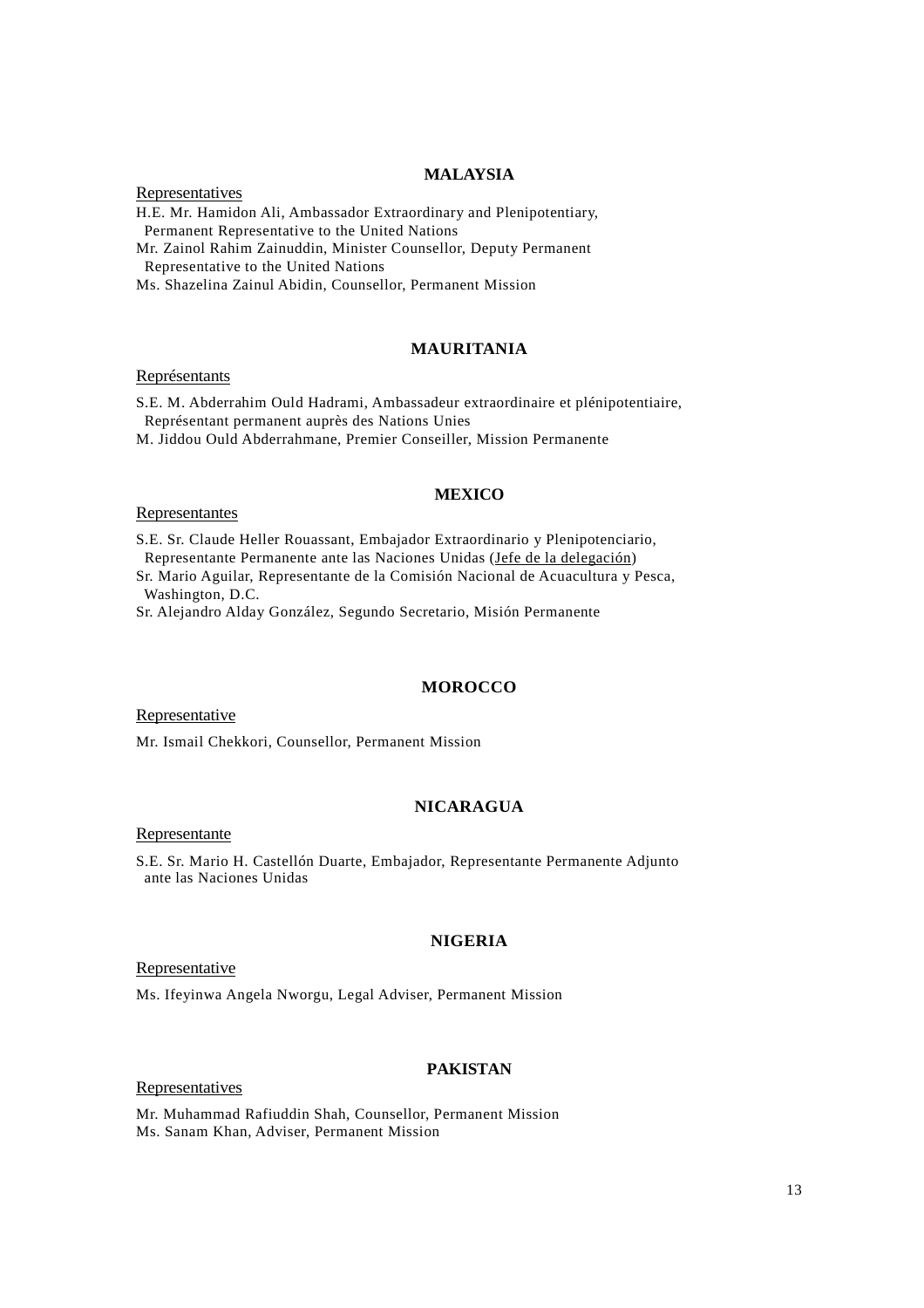### **PHILIPPINES**

Representatives

Ms. Emma Sarne, Second Secretary, Permanent Mission Mr. Gamaliel Fernando, Attaché, Permanent Mission

### **SINGAPORE**

Representative

Ms. Ye-Min Wu, Second Secretary, Permanent Mission

### **THAILAND**

**Representatives** 

Mrs. Poungthong Onoora, Chief, International Law Group, Fisheries Foreign Affairs Division, Department of Fisheries Miss Mattanee Kaewpanya, Second Secretary, Permanent Mission

Ms. Natsupang Poshyananda, Second Secretary, Department of Treaties and Legal Affairs

#### **TURKEY**

Representatives

Mr. Fazh Corman, Minister Counsellor, Deputy Permanent Representative to the United Nations Ms. Çağla Tansu Seçkin, Legal Counsellor, Permanent Mission

### **VENEZUELA (BOLIVARIAN REPUBLIC OF)**

Representantes

S.E. Sr. Jorge Valero, Embajador Extraordinario y Plenipotenciario, Representante Permanente ante las Naciones Unidas Sr. Lucas Gonzalez, Director de Fronteras, Ministerio de Relaciones Exteriores Sra. Glenna Cabello, Consejero, Misión Permanente Sr. Raúl Curiel, Abogado, Ministerio de Relaciones Exteriores Sra. Adela Leal, Consejero, Misión Permanente

# **VIET NAM**

Representative

Mrs. Nguyen Thi Thanh Ha, Minister Counsellor, Permanent Mission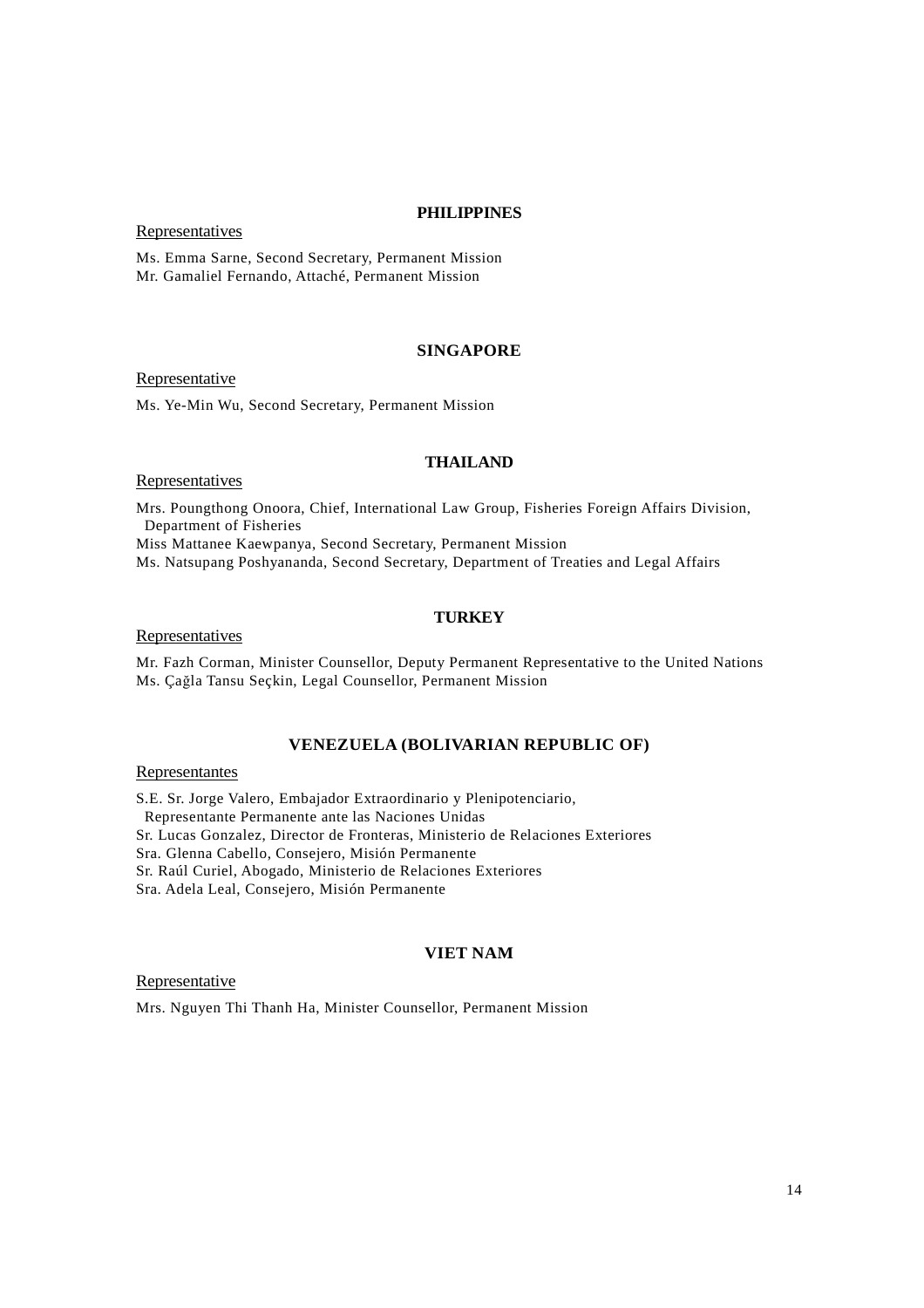# **INTERGOVERNMENTAL ORGANIZATIONS HAVING RECEIVED A STANDING INVITATION TO PARTICIPATE AS OBSERVERS IN THE SESSIONS AND THE WORK OF THE GENERAL ASSEMBLY**

### **ASIAN AFRICAN LEGAL CONSULTATIVE ORGANIZATION (AALCO)**

# Representatives

Ms. Meredith Bennett Ms. Weerada Tivasuredej

### **INTERNATIONAL UNION FOR CONSERVATION OF NATURE (IUCN)**

**Representatives** 

Dr. Harlan Cohen, Advisor Ocean Governance, Global Marine Programme Mr. David Freestone Mr. Narinder Kakar Ms. Adrienne Primicias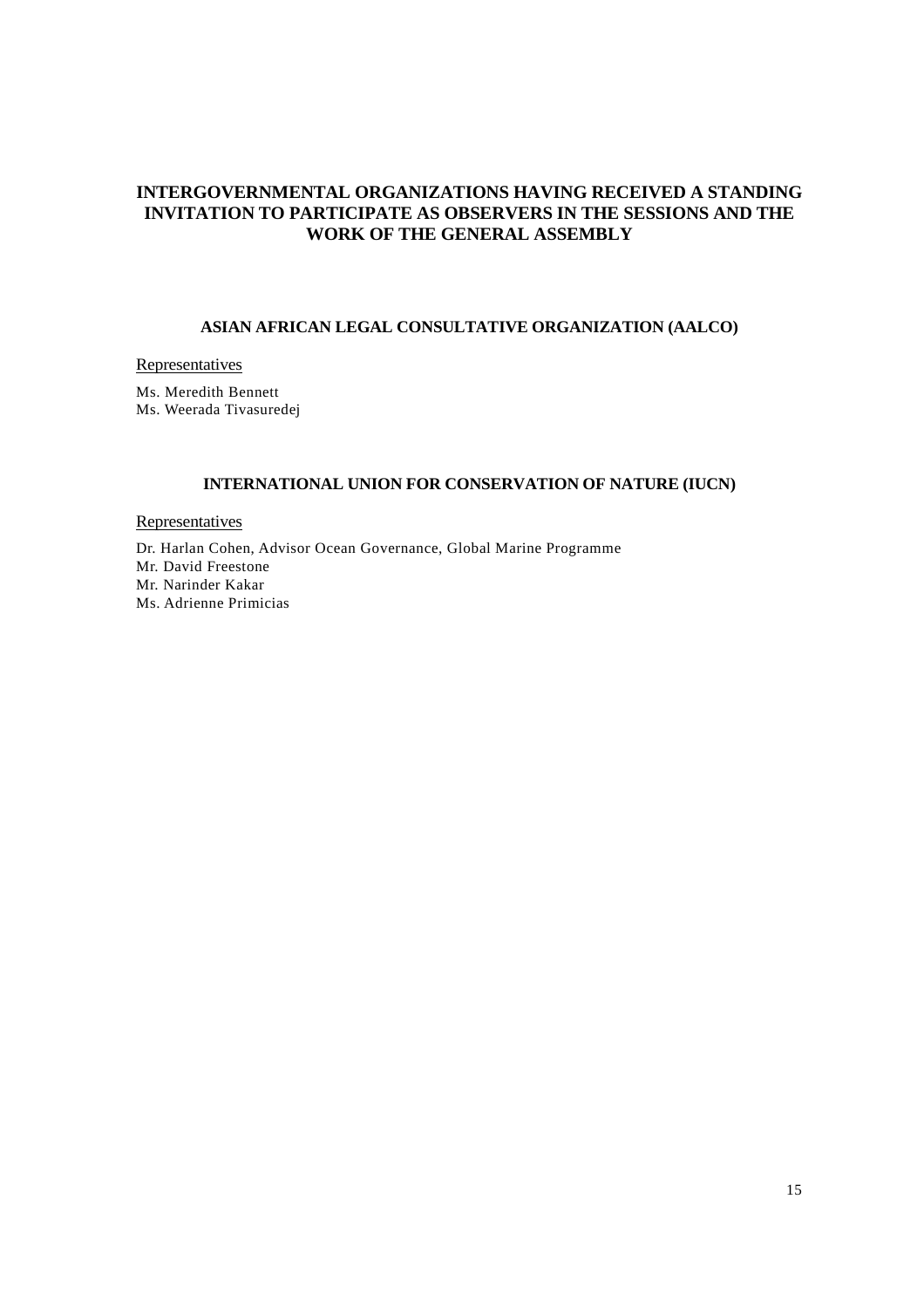# **OTHER INTERGOVERNMENTAL ORGANIZATIONS**

# **SUBREGIONAL AND REGIONAL FISHERIES MANAGEMENT ORGANIZATIONS AND ARRANGEMENTS**

### **INTER-AMERICAN TROPICAL TUNA COMMISSION (IATTC)**

Representative Mr. Brian Hallman, Assistant Director

## **INTERNATIONAL COMMISSION FOR THE CONSERVATION OF ATLANTIC TUNAS (ICCAT)**

### Representative

Mr. Driss Meski, Executive Secretary

# **NORTH EAST ATLANTIC FISHERIES COMMISSION (NEAFC)**

### Representative

Mr. Kjartan Hoydal, Secretary

# **NORTHWEST ATLANTIC FISHERIES ORGANIZATION (NAFO)**

Representative Dr. Johanne Fischer, Executive Secretary

# **PACIFIC ISLANDS FORUM FISHERIES AGENCY (FFA)**

Representative

Mr. Pio Manoa, Legal Officer

# **PERMANENT COMMISSION FOR THE SOUTH PACIFIC (CPPS)**

**Representative** H.E. Mr. Gonzalo Pereira, Secretary General

# **WESTERN AND CENTRAL PACIFIC FISHERIES COMMISSION (WCPFC)**

Representative

H.E. Mr. Satya N. Nandan, Ambassador, Chairman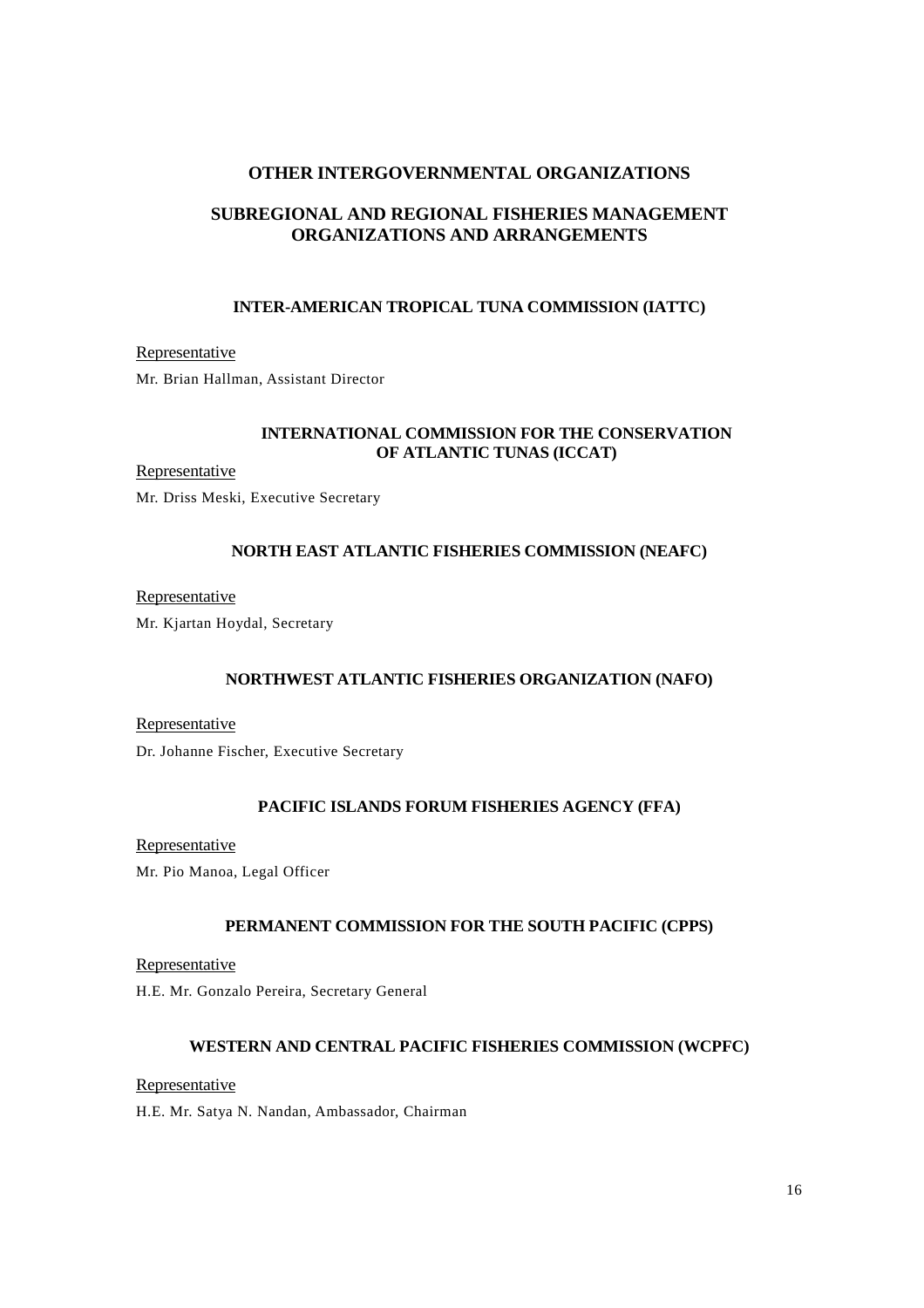# **SPECIALIZED AGENCIES AND RELATED ORGANIZATIONS**

# **FOOD AND AGRICULTURE ORGANIZATION (FAO)**

# **Representative**

Mr. David Doulman, Senior Fishery Liaison Officer, International Institutions and Liaison Service, Fisheries and Aquaculture Economics and Policy Division

### **WORLD BANK**

### Representatives

Mr. Kieran Kelleher, Fisheries Team Leader Mr. Charles Di Leva, Chief Counsel Mr. Patrice Talla Takoukam, Counsel, Environmental and International Law Unit

# **WORLD TRADE ORGANIZATION (WTO)**

**Representative** 

Ms. Clarisse Morgan, Counsellor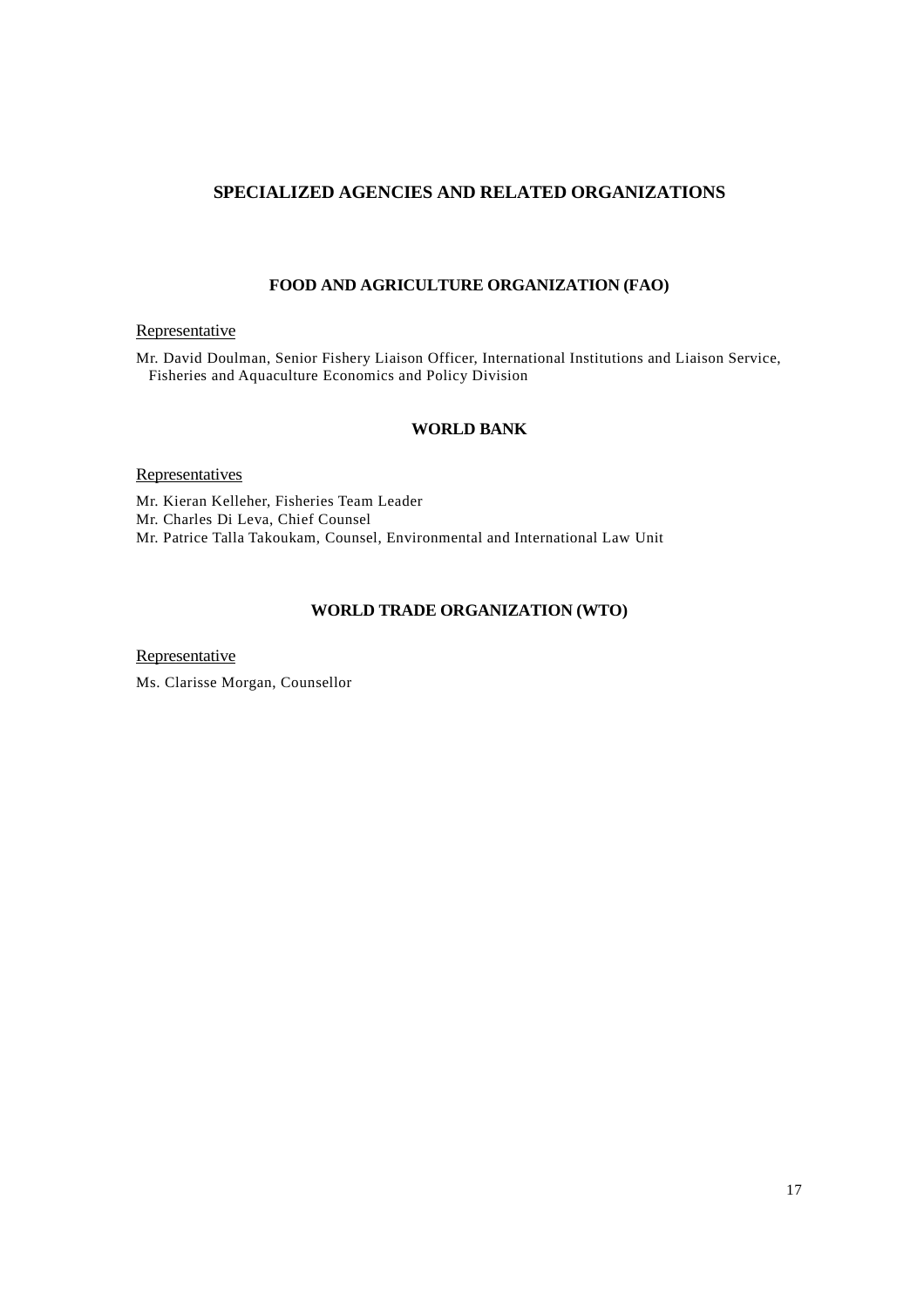# **UNITED NATIONS BODIES AND OFFICES**

# **DEPARTMENT OF ECONOMIC AND SOCIAL AFFAIRS (DESA)**

# **Representative**

Ms. Kathleen Abdalla, Chief, Emerging Issues Branch, Division for Sustainable Development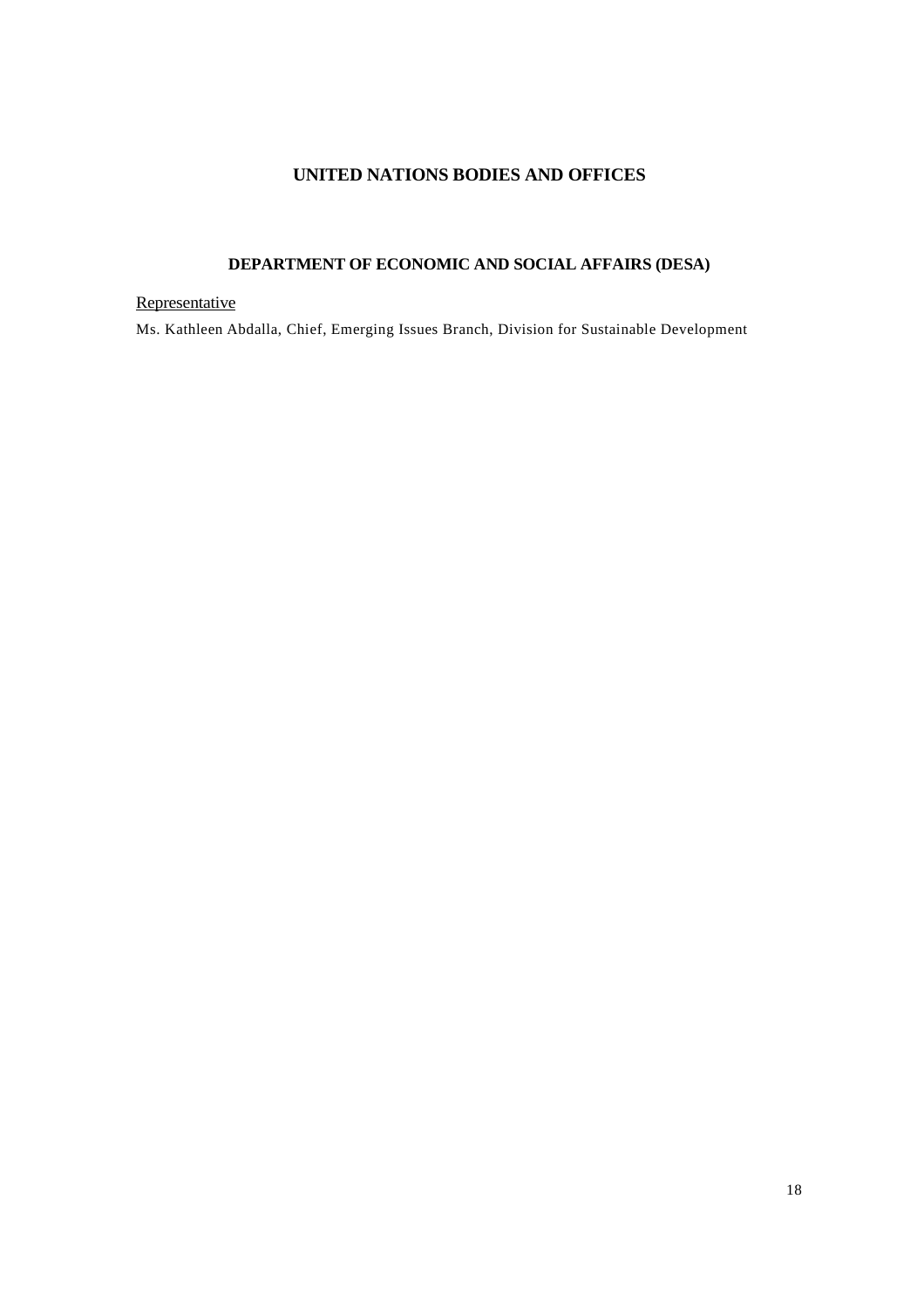# **NON-GOVERNMENTAL ORGANIZATIONS**

# **ADVISORY COMMITTEE ON PROTECTION OF THE SEA (ACOPS)**

**Representative** Ms. Louise de La Fayette, Adviser on International Law and Policy

### **MARINE STEWARDSHIP COUNCIL (MSC)**

**Representatives** 

Mr. Chris Ninnes, Deputy Chief Executive Mr. Mathew Bartholomew, Senior Fisheries Policy Manager

### **NATURAL RESOURCES DEFENSE COUNCIL (NRDC)**

**Representatives** 

Ms. Alexandra G. Goelet Mr. Matthew Gianni Ms. Elizabeth Speer